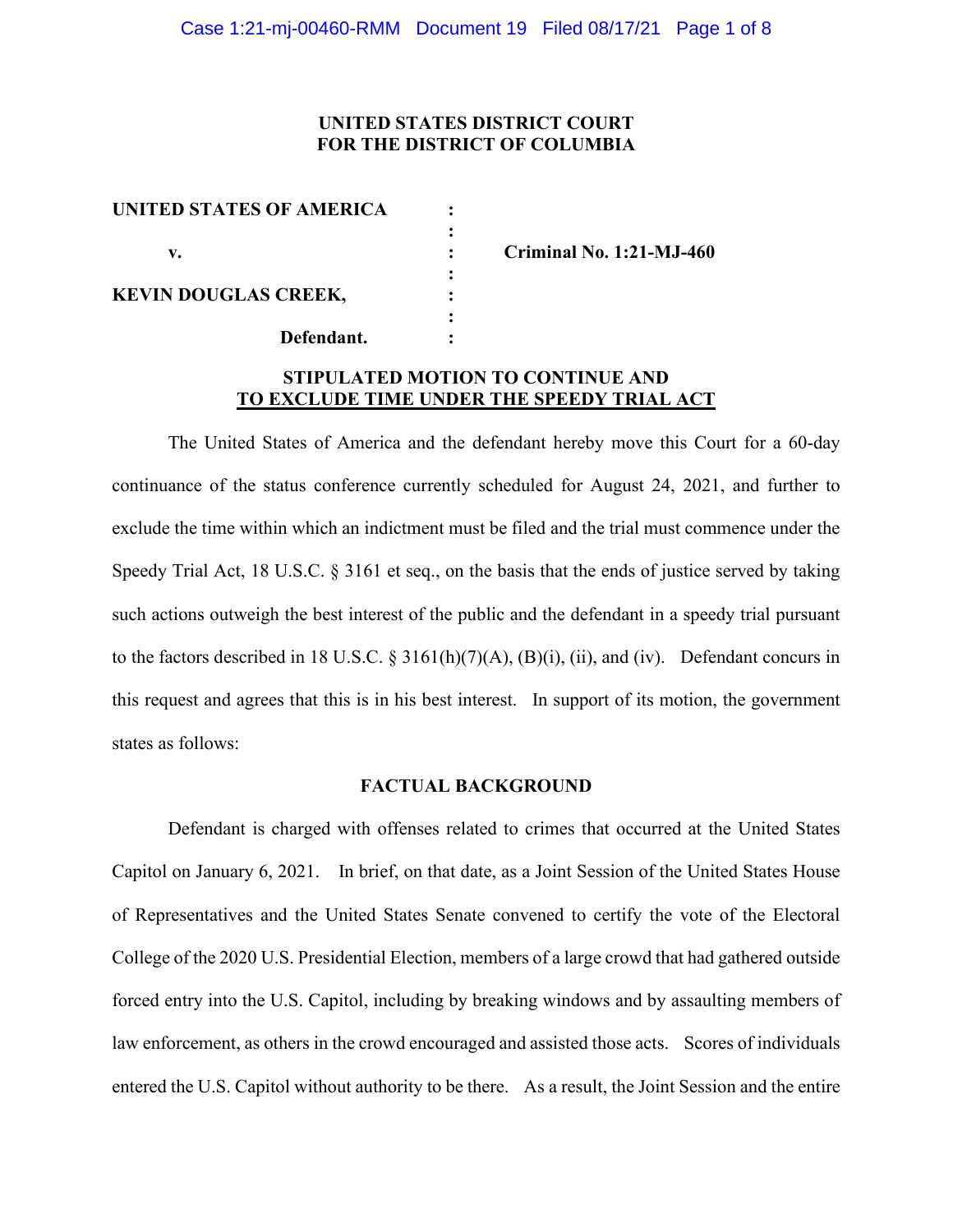## Case 1:21-mj-00460-RMM Document 19 Filed 08/17/21 Page 2 of 8

official proceeding of the Congress was halted until the Capitol Police, the Metropolitan Police Department, and other law enforcement agencies from the city and surrounding region were able to clear the Capitol of hundreds of unlawful occupants and ensure the safety of elected officials. This event in its entirety is hereinafter referred to as the "Capitol Attack."

The investigation and prosecution of the Capitol Attack will likely be one of the largest in American history, both in terms of the number of defendants prosecuted and the nature and volume of the evidence. Over 300 individuals have been charged in connection with the Capitol Attack. The investigation continues and the government expects that at least one hundred additional individuals will be charged. While most of the cases have been brought against individual defendants, the government is also investigating conspiratorial activity that occurred prior to and on January 6, 2021. The spectrum of crimes charged and under investigation in connection with the Capitol Attack includes (but is not limited to) trespass, engaging in disruptive or violent conduct in the Capitol or on Capitol grounds, destruction of government property, theft of government property, assaults on federal and local police officers, firearms offenses, civil disorder, obstruction of an official proceeding, possession and use of destructive devices, and conspiracy.

Defendants charged and under investigation come from throughout the United States, and a combined total of over 900 search warrants have been executed in almost all fifty states and the District of Columbia. Multiple law enforcement agencies were involved in the response to the Capitol Attack, which included officers and agents from U.S. Capitol Police, the District of Columbia Metropolitan Police Department, the Federal Bureau of Investigation, the Department of Homeland Security, the Bureau of Alcohol, Tobacco, Firearms and Explosives, the United States Secret Service, the United States Park Police, the Virginia State Police, the Arlington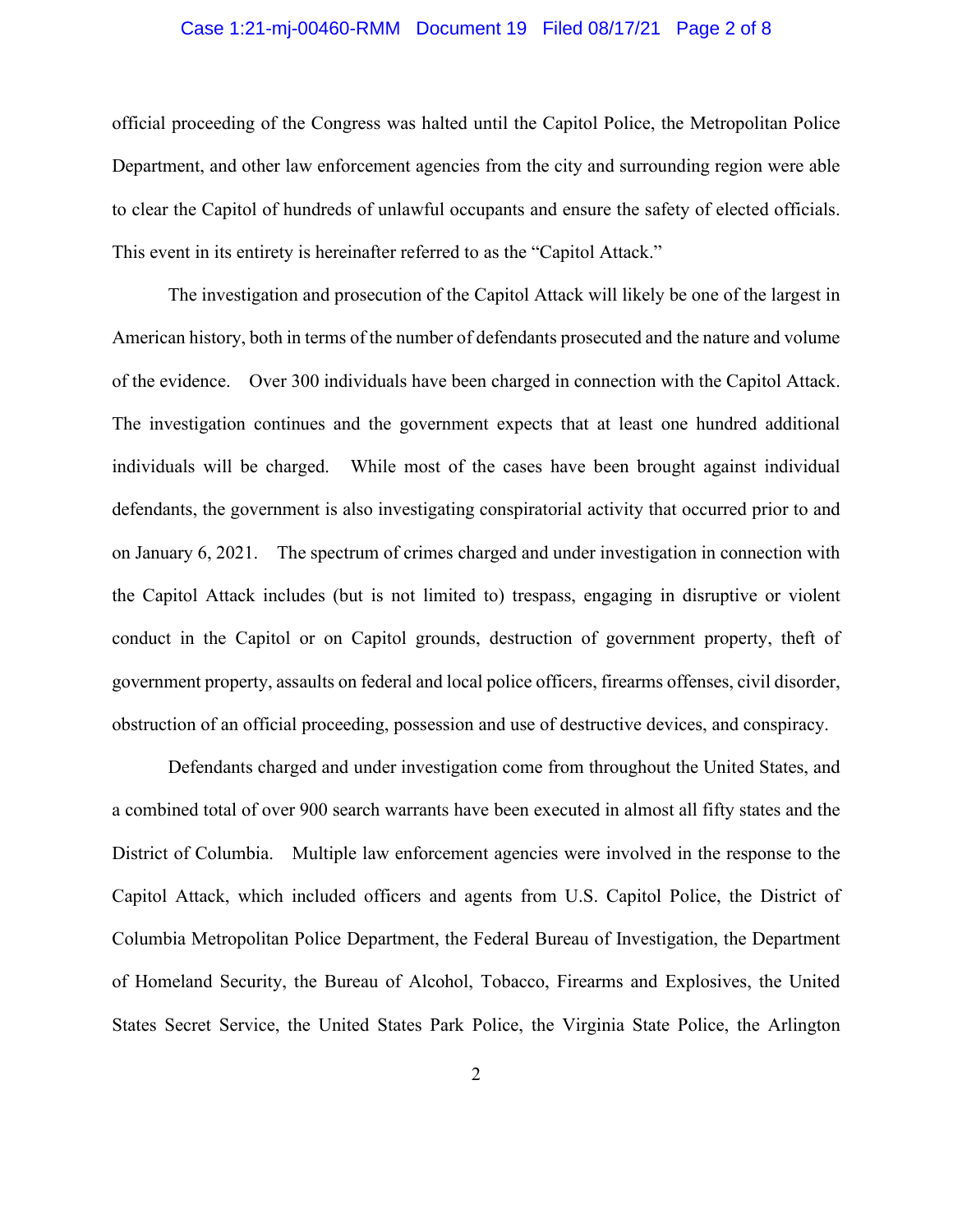#### Case 1:21-mj-00460-RMM Document 19 Filed 08/17/21 Page 3 of 8

County Police Department, the Prince William County Police Department, the Maryland State Police, the Montgomery County Police Department, the Prince George's County Police Department, and the New Jersey State Police. Documents and evidence accumulated in the Capitol Attack investigation thus far include: (a) more than 15,000 hours of surveillance and bodyworn camera footage from multiple law enforcement agencies; (b) approximately 1,600 electronic devices; (c) the results of hundreds of searches of electronic communication providers; (d) over 210,000 tips, of which a substantial portion include video, photo and social media; and (e) over 80,000 reports and 93,000 attachments related to law enforcement interviews of suspects and witnesses and other investigative steps. As the Capitol Attack investigation is still on-going, the number of defendants charged and the volume of potentially discoverable materials will only continue to grow. In short, even in cases involving a single defendant, the volume of discoverable materials is likely to be significant.

The United States is aware of and takes seriously its obligations pursuant to Federal Rule of Criminal Procedure 16 and Local Criminal Rule 5.1(a), the provisions of *Brady v. Maryland*, 373 U.S. 83, 87 (1963), *Giglio v. United States*, 405 U.S. 150, 153-54 (1972), and the Jencks Act, 18 U.S.C. § 3500. Accordingly, the government, in consultation with the Federal Public Defender, is developing a comprehensive plan for handling, tracking, processing, reviewing and producing discovery across the Capitol Attack cases. Under the plan, the discovery most directly and immediately related to pending charges in cases involving detained defendants will be provided within the next thirty to sixty days. Cases that do not involve detained defendants will follow thereafter. Such productions will also be supplemented on an on-going basis. In the longer term, the plan will include a system for storing, organizing, searching, producing and/or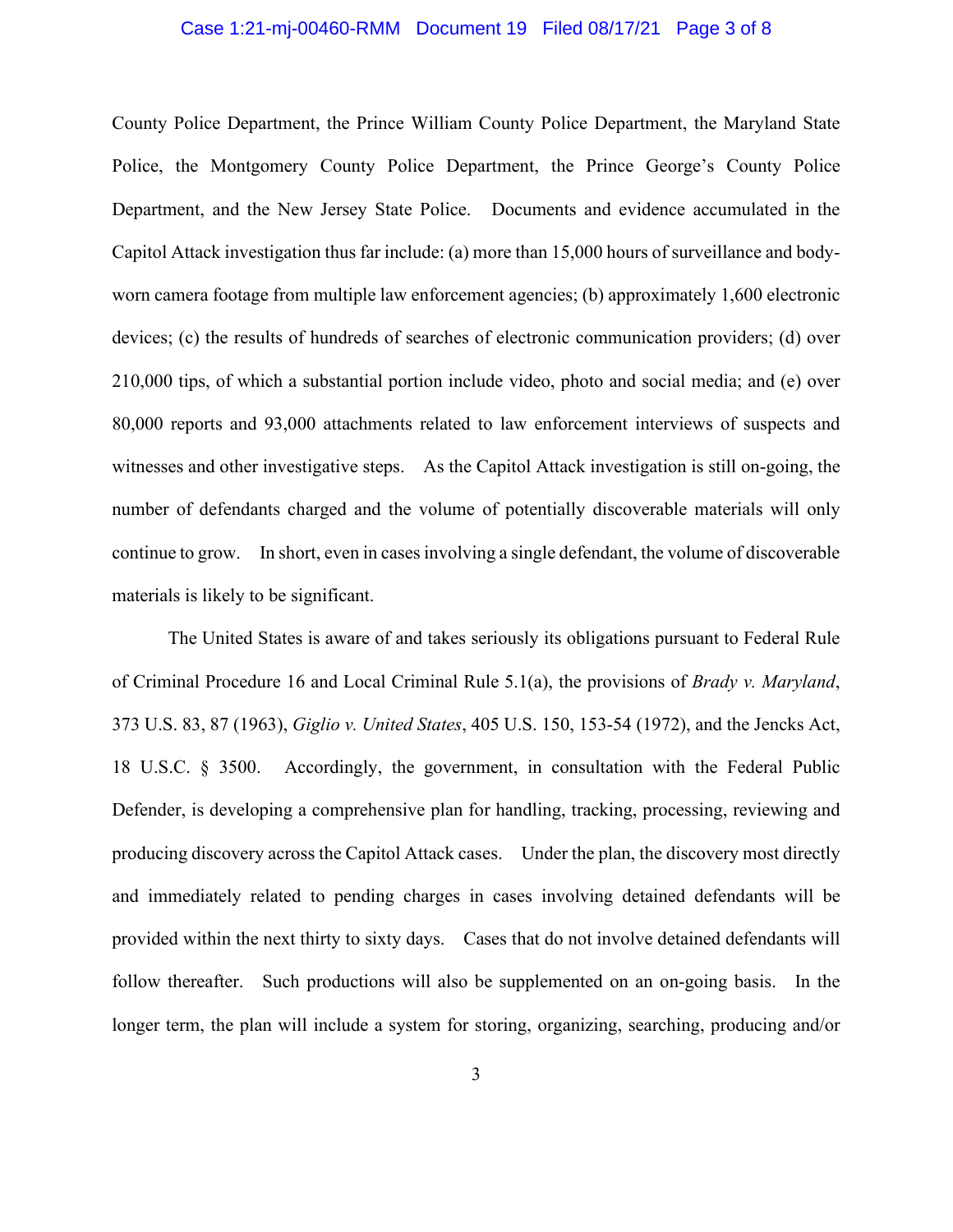### Case 1:21-mj-00460-RMM Document 19 Filed 08/17/21 Page 4 of 8

making available voluminous materials such as those described above in a manner that is workable for both the government and hundreds of defendants. This latter portion of the plan will require more time to develop and implement, including further consultation with the Federal Public Defender.

Defendant was arrested on June 9, 2021 after being charged by complaint. He appeared in the Northern District of Georgia on June 10, 2021, was temporarily detained and ultimately released on June 24, 2021.

Defendant appeared and was arraigned before Magistrate Judge Faruqui on June 24, 2021. At this hearing Defendant waived a preliminary hearing. Pursuant to the ends of justice, time was excluded until August 24, 2021, which is the date scheduled for a status conference.

Accordingly, this is the second request for an extension of time and zero days have passed on the speedy trial clock.

#### **ARGUMENT**

Pursuant to the Speedy Trial Act, an indictment charging an individual with the commission of an offense generally must be filed within thirty days from the date on which such individual was arrested or served with a summons in connection with such charges. 18 U.S.C. § 3161(a). Further, as a general matter, in any case in which a plea of not guilty is entered, a defendant charged in an information or indictment with the commission of an offense must commence within seventy days from the filing date (and making public) of the information or indictment, or from the date the defendant has appeared before a judicial officer of the court in which such charge is pending, whichever date last occurs. 18 U.S.C. § 3161(c)(1).

Section 3161(h) of the Speedy Trial Act sets forth certain periods of delay which the Court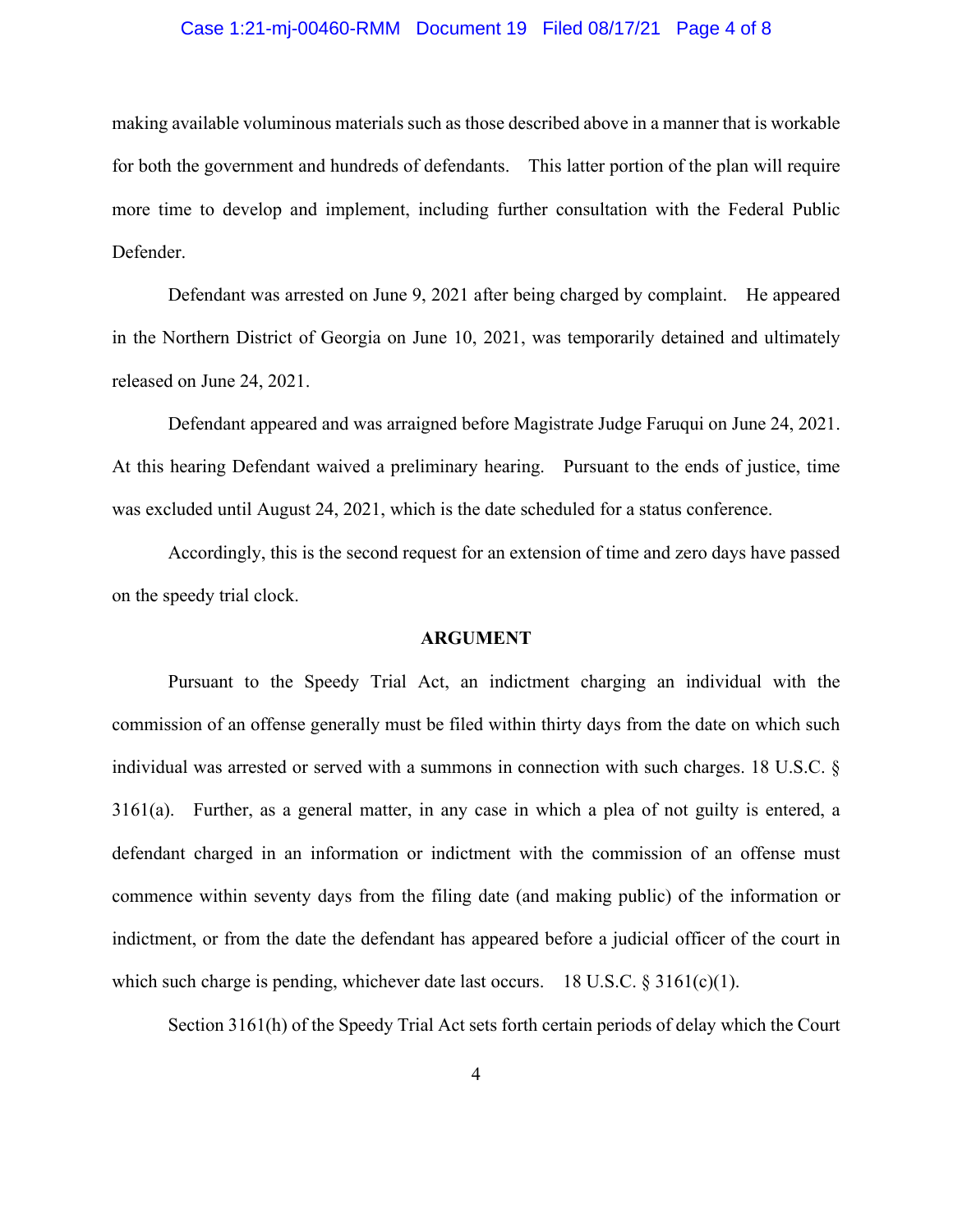## Case 1:21-mj-00460-RMM Document 19 Filed 08/17/21 Page 5 of 8

must exclude from the computation of time within which a trial must commence. As is relevant to this motion for a continuance, pursuant to subsection  $(h)(7)(A)$ , the Court must exclude:

Any period of delay resulting from a continuance granted by any judge on his own motion or at the request of the defendant or his counsel or at the request of the attorney for the Government, if the judge granted such continuance on the basis of his findings that the ends of justice served by taking such action outweigh the best interest of the public and the defendant in a speedy trial.

18 U.S.C. § 3161(h)(7)(A). This provision further requires the Court to set forth its reasons for

finding that that any ends-of-justice continuance is warranted. *Id.* Subsection (h)(7)(B) sets

forth a non-exhaustive list factors that the Court must consider in determining whether to grant an

ends-of-justice continuance, including:

- (i) Whether the failure to grant such a continuance in the proceeding would be likely to make a continuation of such proceeding impossible, or result in a miscarriage of justice.
- (ii) Whether the case is so unusual or so complex, due to the number of defendants, the nature of the prosecution, or the existence of novel questions of fact or law, that it is unreasonable to expect adequate preparation for pretrial proceedings or for the trial itself within the time limits established by this section.
- . . . (iv) Whether the failure to grant such a continuance in a case which, taken as a whole, is not so unusual or so complex as to fall within clause (ii), would deny the defendant reasonable time to obtain counsel, would unreasonably deny the defendant or the Government continuity of counsel, or would deny counsel for the defendant or the attorney for the Government the reasonable time necessary for effective preparation, taking into account the exercise of due diligence.

18 U.S.C. § 3161(h)(7)(B)(i)(ii) and (iv). Importantly, "[i]n setting forth the statutory factors that justify a continuance under subsection (h)(7), Congress twice recognized the importance of adequate pretrial preparation time." *Bloate v. United States*, 559 U.S. 196, 197 (2010) (*citing*  $§3161(h)(7)(B)(ii), (B)(iv)).$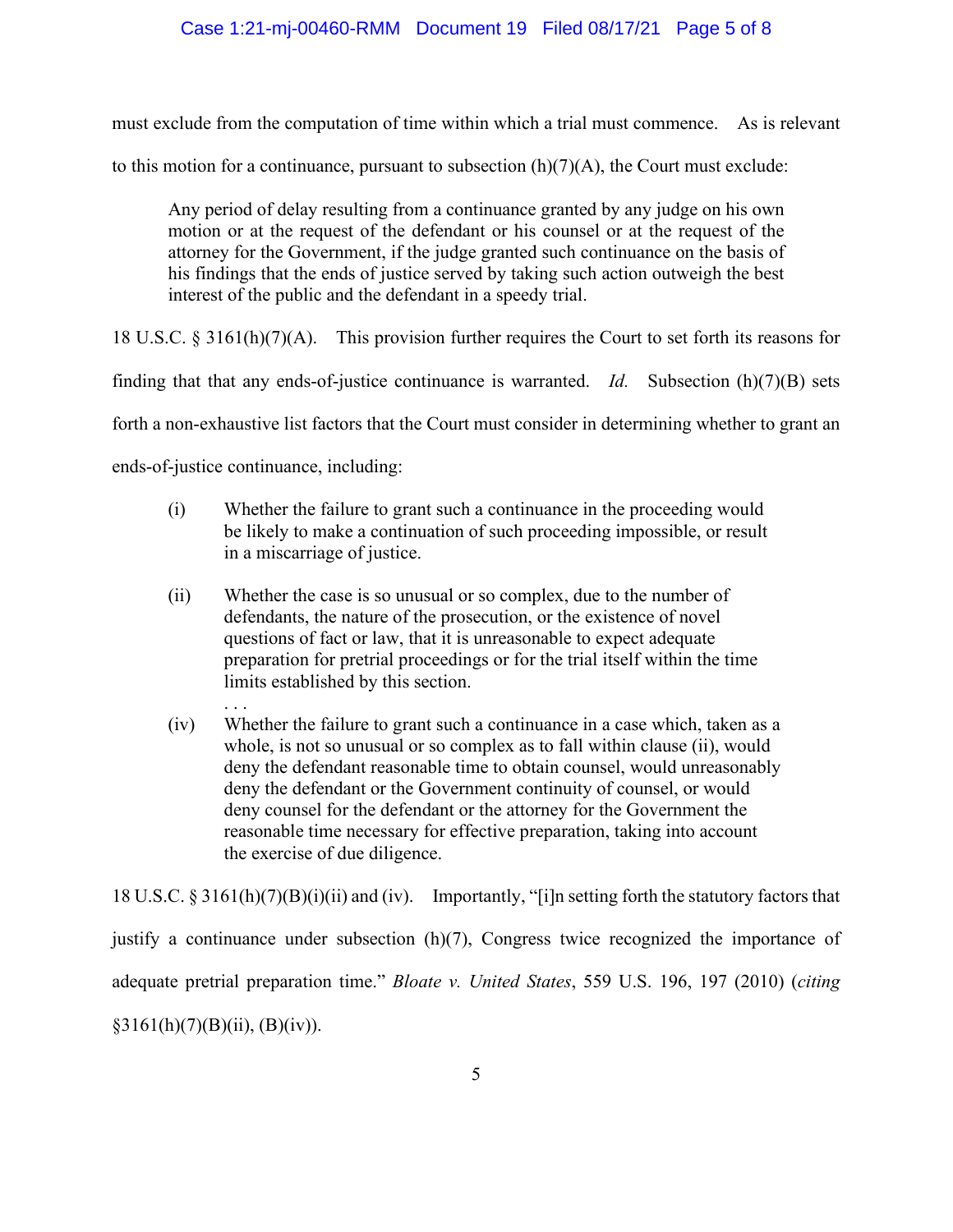## Case 1:21-mj-00460-RMM Document 19 Filed 08/17/21 Page 6 of 8

An interests of justice finding is within the discretion of the Court. *See, e.g., United States v. Rojas-Contreras*, 474 U.S. 231, 236 (1985); *United States v. Hernandez*, 862 F.2d 17, 24 n.3 (2d Cir. 1988). "The substantive balancing underlying the decision to grant such a continuance is entrusted to the district court's sound discretion." *United States v. Rice*, 746 F.3d 1074 (D.C. Cir. 2014).

In this case, an ends-of-justice continuance is warranted under 18 U.S.C. § 3161(h)(7)(A) based on the factors described in 18 U.S.C. § 3161(h)(7)(B)(i)(ii) and (iv). As described above, the Capitol Attack is likely the most complex investigation ever prosecuted by the Department of Justice. Developing a system for storing and searching, producing and/or making available voluminous materials accumulated across hundreds of investigations, and ensuring that such system will be workable for both the government and defense, will take time. Even after a system generally agreeable to the government and the Federal Public Defender is designed and implemented, likely through the use of outside vendors, it will take time to load, process, search and review discovery materials. Further adding to production and review times, certain sensitive materials may require redaction or restrictions on dissemination, and other materials may need to be filtered for potentially privileged information before they can be reviewed by the prosecution.

The need for reasonable time to organize, produce, and review voluminous discovery is among multiple pretrial preparation grounds that Courts of Appeals have routinely held sufficient to grant continuances and exclude the time under the Speedy Trial Act. *See, e.g., United States v. Bikundi*, 926 F.3d 761, 777-78 (D.C. Cir. 2019)(Upholding ends-of-justice continuances totaling 18 months in two co-defendant health care fraud and money laundering conspiracy case, in part because the District Court found a need to "permit defense counsel and the government time to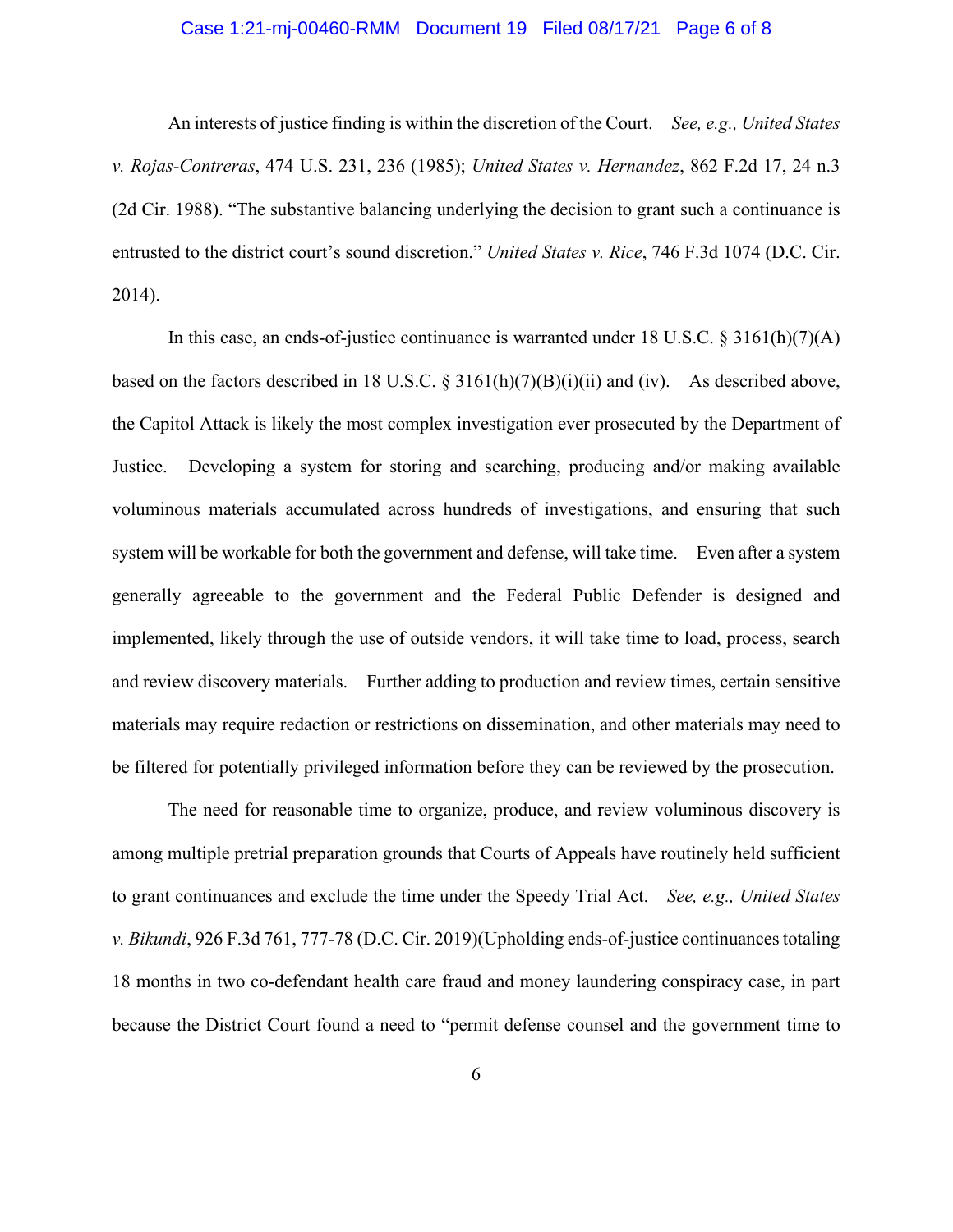#### Case 1:21-mj-00460-RMM Document 19 Filed 08/17/21 Page 7 of 8

both produce discovery and review discovery"); *United States v. Bell*, 925 F.3d 362, 374 (7<sup>th</sup> Cir. 2019)(Upholding two-month ends-of-justice continuance in firearm possession case, over defendant's objection, where five days before trial a superseding indictment with four new counts was returned, "1,000 pages of new discovery materials and eight hours of recordings" were provided, and the government stated that "it needed more than five days to prepare to try [the defendant] on the new counts"); *United States v. Vernon*, 593 F. App'x 883, 886 (11th Cir. 2014) (District court did not abuse its broad discretion in case involving conspiracy to commit wire and mail fraud by granting two ends-of-justice continuances due to voluminous discovery); *United States v. Gordon*, 710 F.3d 1124, 1157-58 (10<sup>th</sup> Cir. 2013)(Upholding ends-of-justice continuance of ten months and twenty-four days in case involving violation of federal securities laws, where discovery included "documents detailing the hundreds financial transactions that formed the basis for the charges" and "hundreds and thousands of documents that needs to be catalogued and separated, so that the parties could identify the relevant ones")(internal quotation marks omitted); *United States v. Lewis*, 611 F.3d 1172, 1177-78 (9<sup>th</sup> Cir. 2010)(Upholding ninety-day ends-ofjustice continuance in case involving international conspiracy to smuggle protected wildlife into the United States, where defendant's case was joined with several co-defendants, and there were on-going investigations, voluminous discovery, a large number of counts, and potential witnesses from other countries); *United States v. O'Connor*, 656 F.3d 630, 640 (7<sup>th</sup> Cir. 2011)(Upholding ends-of-justice continuances totaling five months and twenty days in wire fraud case that began with eight charged defendants and ended with a single defendant exercising the right to trial, based on "the complexity of the case, the magnitude of the discovery, and the attorneys' schedules").

In sum, due to the number of individuals currently charged across the Capitol Attack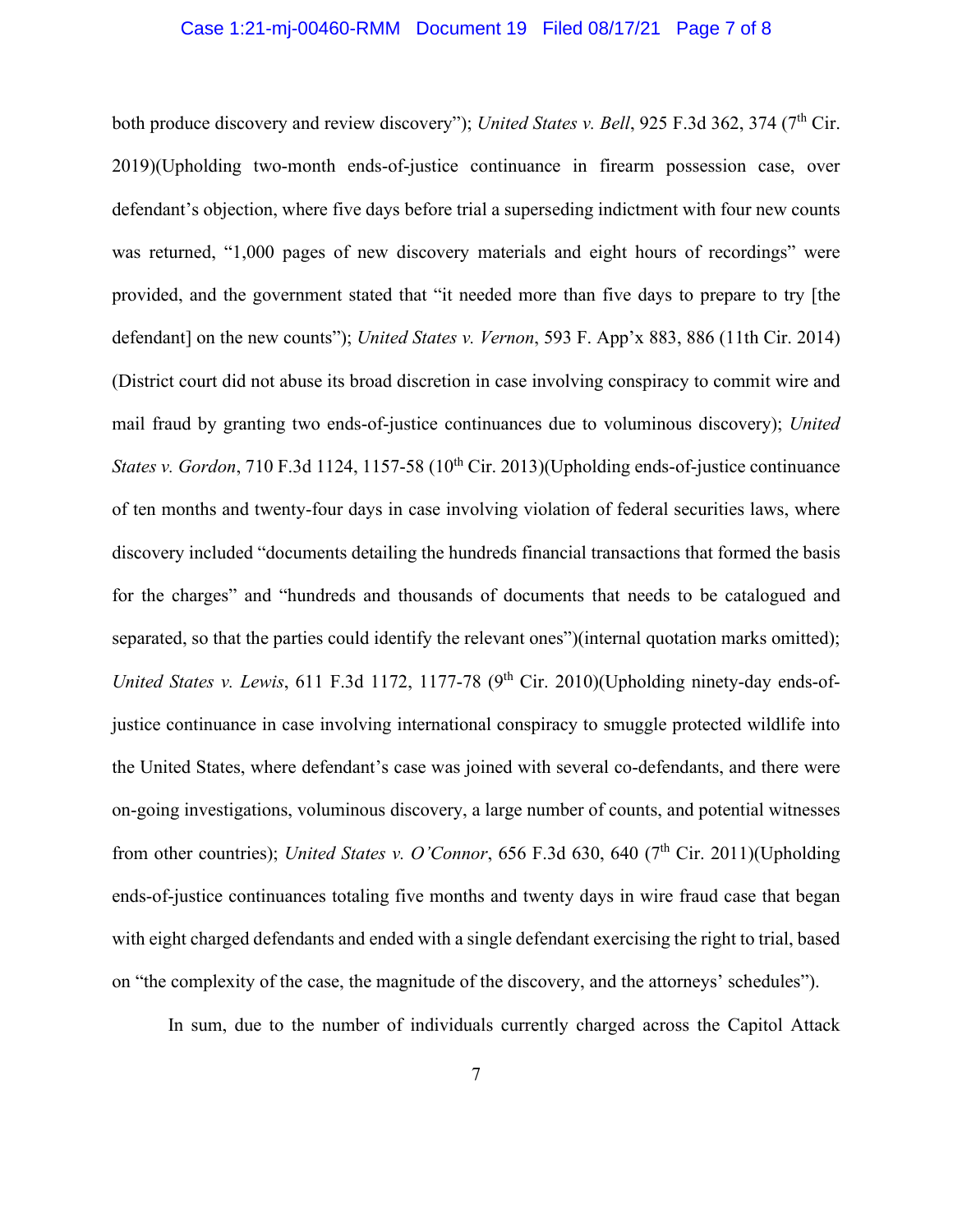## Case 1:21-mj-00460-RMM Document 19 Filed 08/17/21 Page 8 of 8

investigation and the nature of those charges; the on-going investigation of many other individuals; the volume and nature of potentially discoverable materials; the challenges presented by the COVID-19 pandemic; and the reasonable time necessary for effective preparation by all parties taking into account the exercise of due diligence; the failure to grant such a continuance in this proceeding would result in a miscarriage of justice. Further, the parties are in the process of productive negotiations, and the additional time that has been requested will facilitate possible resolution of these charges. Accordingly, the ends of justice served by granting a request for a continuance outweigh the best interest of the public and the defendant in a speedy trial.

WHEREFORE, the parties respectfully requests that this Court grant the motion for a 60 day continuance of the status conference currently scheduled for August 24, 2021, and that the Court exclude the time within which an indictment must be filed and the trial must commence under the Speedy Trial Act, 18 U.S.C. § 3161 *et seq*., on the basis that the ends of justice served by taking such actions outweigh the best interest of the public and the defendant in a speedy trial pursuant to the factors described in 18 U.S.C.  $\S 3161(h)(7)(A)$ ,  $(B)(i)$ ,  $(ii)$ , and  $(iv)$ .

Respectfully submitted,

CHANNING D. PHILLIPS ACTING UNITED STATES ATTORNEY

Main Stram

JACOB J. STRAIN Utah Bar No. 12680 Assistant United States Attorneys U.S. Attorney's Office for the District of Columbia 555 4th Street, N.W. Washington, D.C. 20530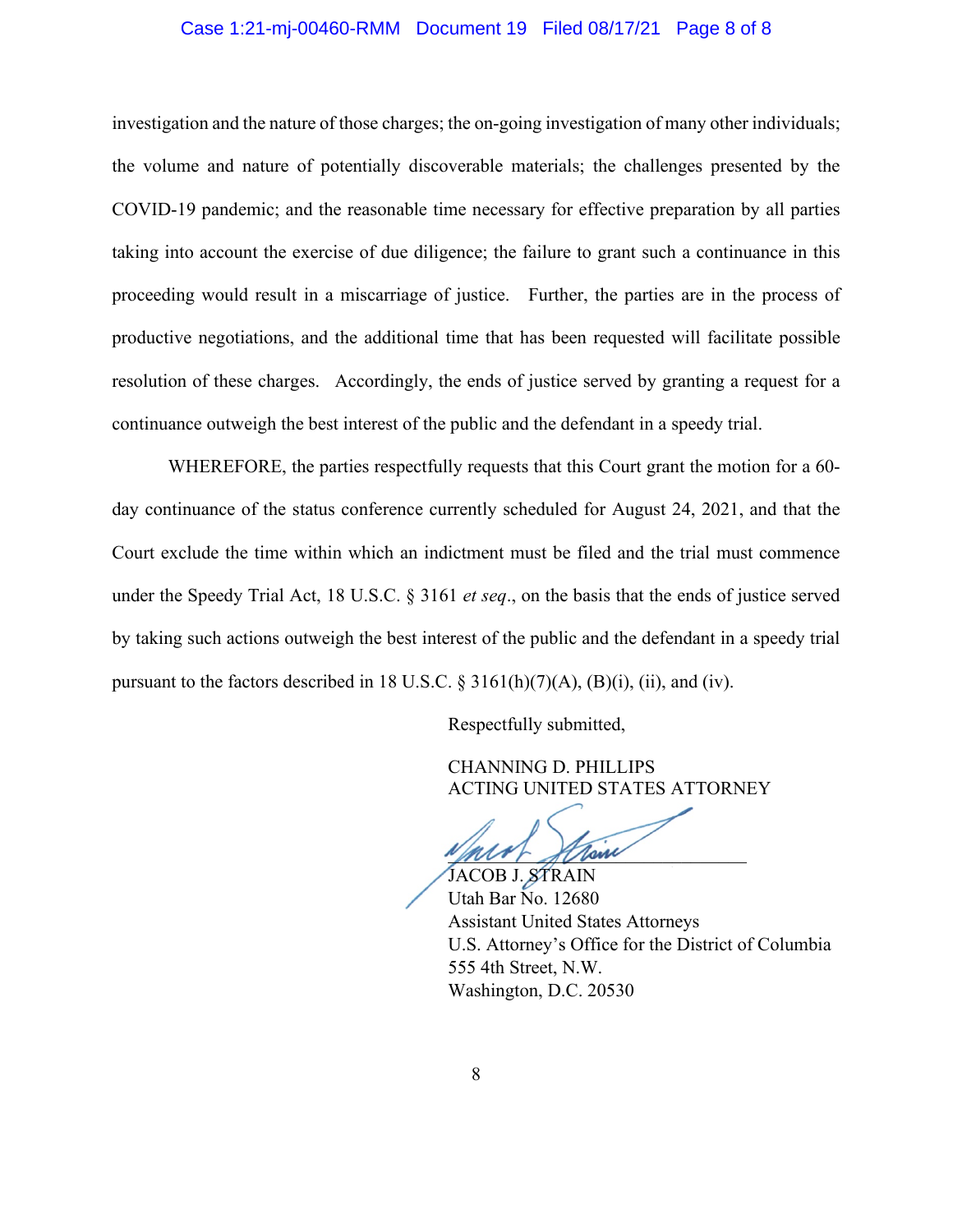## **UNITED STATES DISTRICT COURT FOR THE DISTRICT OF COLUMBIA**

| <b>UNITED STATES OF AMERICA</b> |  |
|---------------------------------|--|
|                                 |  |
| v.                              |  |
|                                 |  |
| <b>KEVIN DOUGLAS CREEK,</b>     |  |
|                                 |  |
| Defendant.                      |  |
|                                 |  |

**v. : Criminal No. 1:21-MJ-460**

#### **ORDER**

Defendant is charged with offenses related to crimes that occurred at the United States Capitol on January 6, 2021. In brief, on that date, as a Joint Session of the United States House of Representatives and the United States Senate convened to certify the vote of the Electoral College of the 2020 U.S. Presidential Election, members of a large crowd that had gathered outside forced entry into the U.S. Capitol, including by breaking windows and by assaulting members of law enforcement, as others in the crowd encouraged and assisted those acts. Scores of individuals entered the U.S. Capitol without authority to be there. As a result, the Joint Session and the entire official proceeding of the Congress was halted until the Capitol Police, the Metropolitan Police Department, and other law enforcement agencies from the city and surrounding region were able to clear the Capitol of hundreds of unlawful occupants and ensure the safety of elected officials. This event in its entirety is hereinafter referred to as the "Capitol Attack."

The investigation and prosecution of the Capitol Attack will likely be one of the largest in American history, both in terms of the number of defendants prosecuted and the nature and volume of the evidence. Over 300 individuals have been charged in connection with the Capitol Attack. The investigation continues and the government expects that at least one hundred additional individuals will be charged. While most of the cases have been brought against individual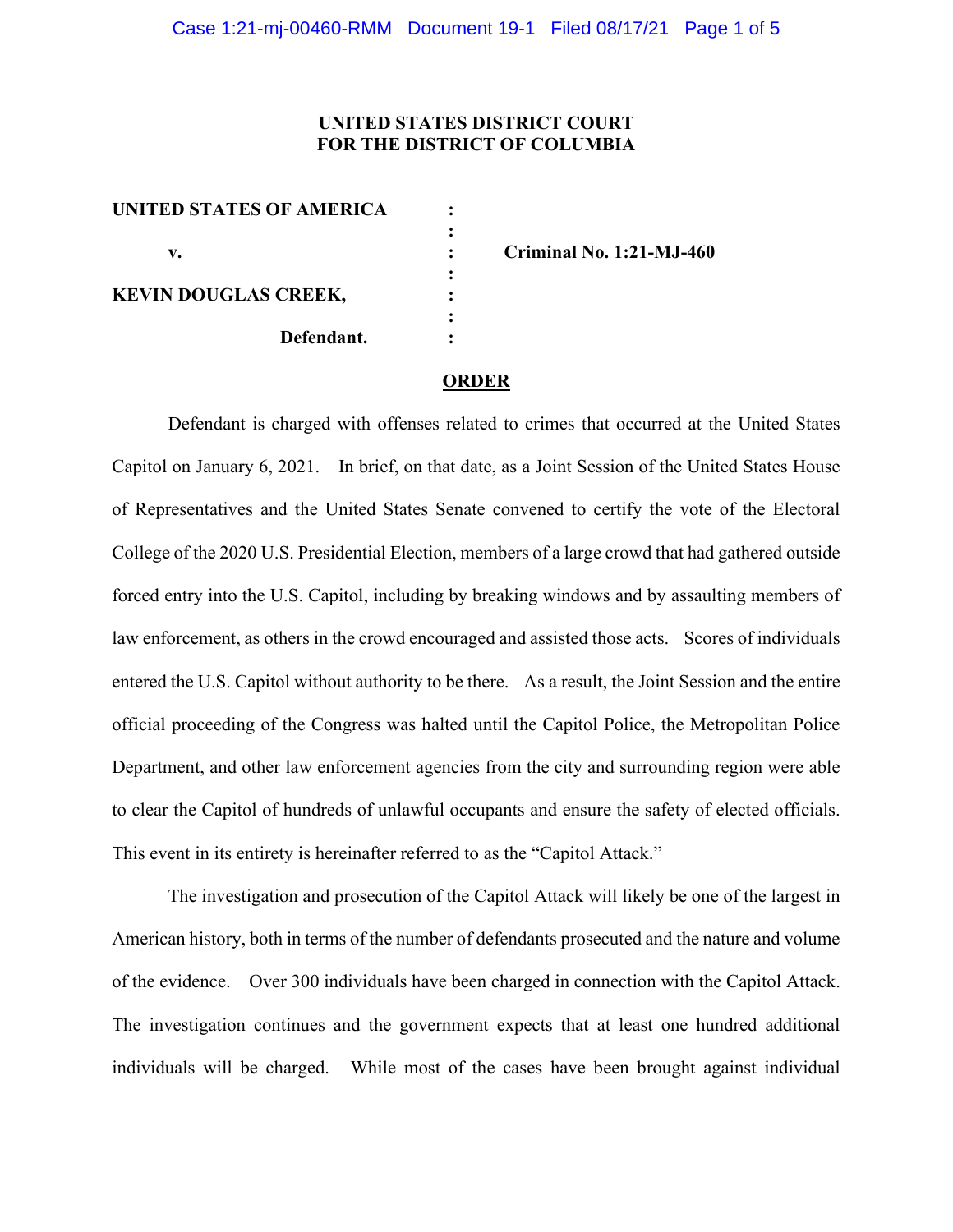## Case 1:21-mj-00460-RMM Document 19-1 Filed 08/17/21 Page 2 of 5

defendants, the government is also investigating conspiratorial activity that occurred prior to and on January 6, 2021. The spectrum of crimes charged and under investigation in connection with the Capitol Attack includes (but is not limited to) trespass, engaging in disruptive or violent conduct in the Capitol or on Capitol grounds, destruction of government property, theft of government property, assaults on federal and local police officers, firearms offenses, civil disorder, obstruction of an official proceeding, possession and use of destructive devices, and conspiracy.

Defendants charged and under investigation come from throughout the United States, and a combined total of over 900 search warrants have been executed in almost all fifty states and the District of Columbia. Multiple law enforcement agencies were involved in the response to the Capitol Attack, which included officers and agents from U.S. Capitol Police, the District of Columbia Metropolitan Police Department, the Federal Bureau of Investigation, the Department of Homeland Security, the Bureau of Alcohol, Tobacco, Firearms and Explosives, the United States Secret Service, the United States Park Police, the Virginia State Police, the Arlington County Police Department, the Prince William County Police Department, the Maryland State Police, the Montgomery County Police Department, the Prince George's County Police Department, and the New Jersey State Police. Documents and evidence accumulated in the Capitol Attack investigation thus far include: (a) more than 15,000 hours of surveillance and bodyworn camera footage from multiple law enforcement agencies; (b) approximately 1,600 electronic devices; (c) the results of hundreds of searches of electronic communication providers; (d) over 210,000 tips, of which a substantial portion include video, photo and social media; and (e) over 80,000 reports and 93,000 attachments related to law enforcement interviews of suspects and witnesses and other investigative steps. As the Capitol Attack investigation is still on-going, the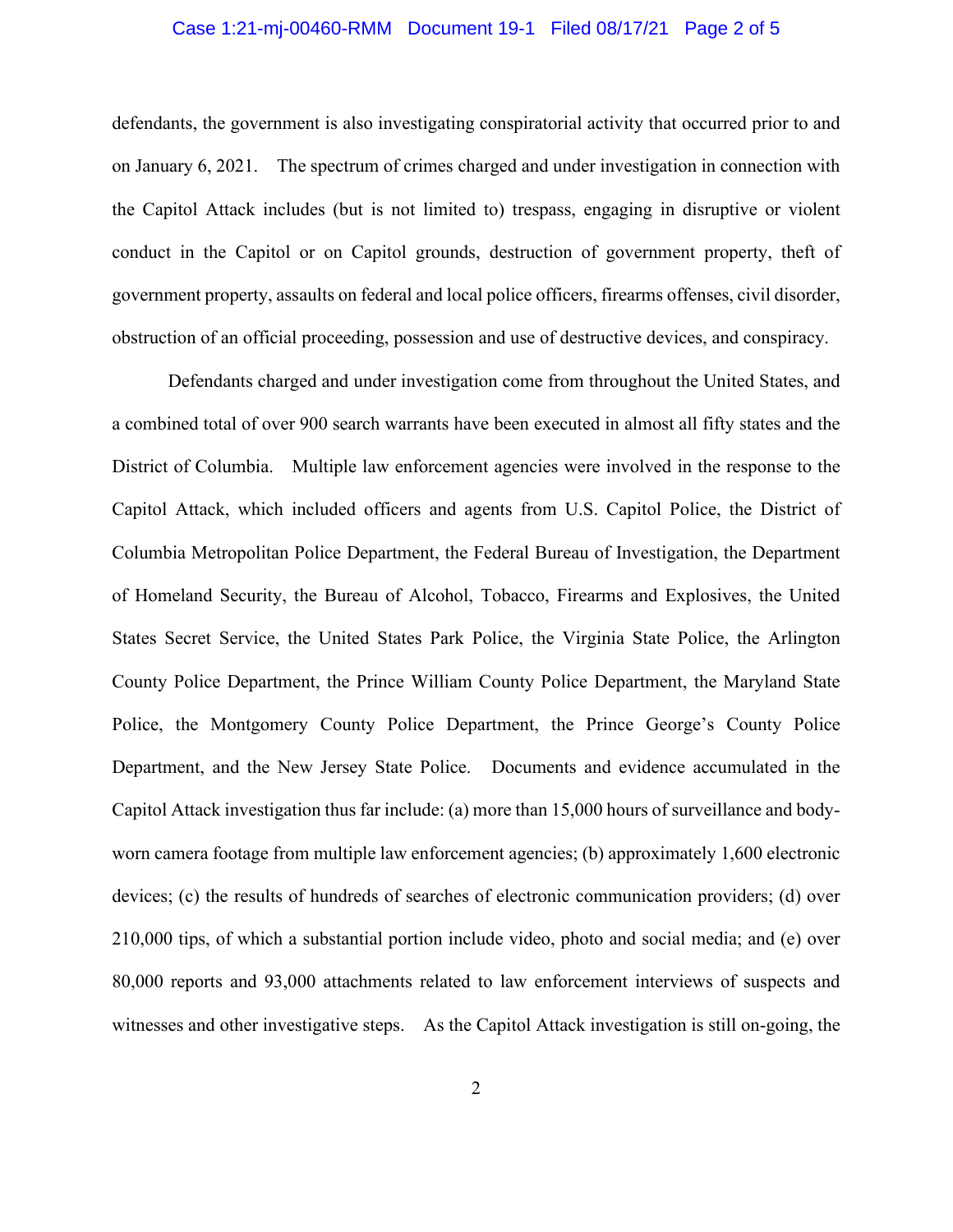## Case 1:21-mj-00460-RMM Document 19-1 Filed 08/17/21 Page 3 of 5

number of defendants charged and the volume of potentially discoverable materials will only continue to grow. In short, even in cases involving a single defendant, the volume of discoverable materials is likely to be significant.

The United States is aware of and takes seriously its obligations pursuant to Federal Rule of Criminal Procedure 16 and Local Criminal Rule 5.1(a), the provisions of *Brady v. Maryland*, 373 U.S. 83, 87 (1963), *Giglio v. United States*, 405 U.S. 150, 153-54 (1972), and the Jencks Act, 18 U.S.C. § 3500. Accordingly, the government, in consultation with the Federal Public Defender, is developing a comprehensive plan for handling, tracking, processing, reviewing and producing discovery across the Capitol Attack cases. Under the plan, the discovery most directly and immediately related to pending charges in cases involving detained defendants will be provided within the next thirty to sixty days. Cases that do not involve detained defendants will follow thereafter. Such productions will also be supplemented on an on-going basis. In the longer term, the plan will include a system for storing, organizing, searching, producing and/or making available voluminous materials such as those described above in a manner that is workable for both the government and hundreds of defendants. This latter portion of the plan will require more time to develop and implement, including further consultation with the Federal Public Defender.

Defendant was arrested on June 9, 2021 after being charged by complaint. He appeared in the Northern District of Georgia on June 10, 2021, was temporarily detained and ultimately released on June 24, 2021.

Defendant appeared and was arraigned before Magistrate Judge Faruqui on June 24, 2021. At this hearing Defendant waived a preliminary hearing. Pursuant to the ends of justice, time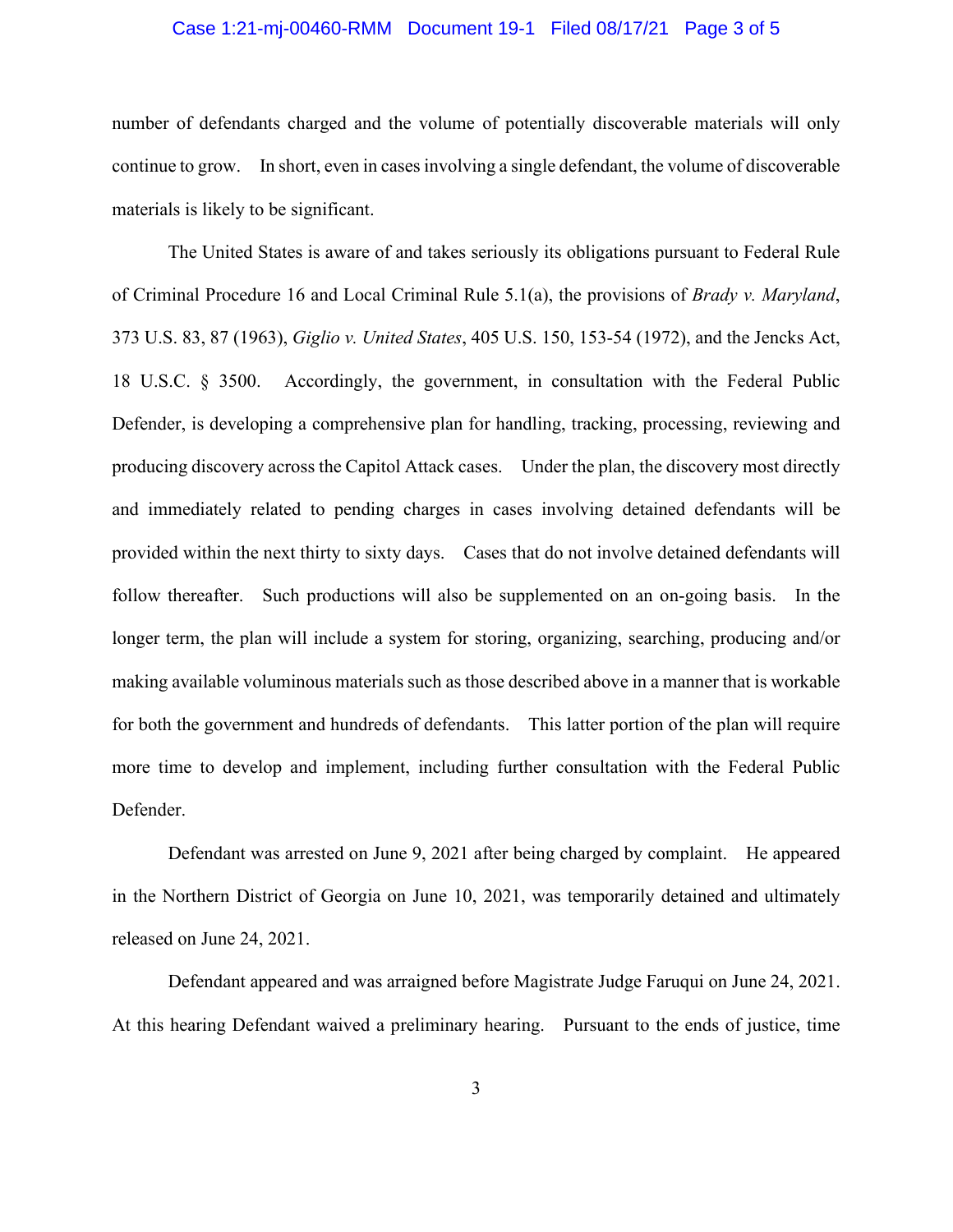#### Case 1:21-mj-00460-RMM Document 19-1 Filed 08/17/21 Page 4 of 5

was excluded until August 24, 2021, which is the date scheduled for a status conference.

Accordingly, this is the second request for an extension of time and zero days have passed on the speedy trial clock.

In this case, an ends-of-justice continuance is warranted under 18 U.S.C.  $\S 3161(h)(7)(A)$ based on the factors described in 18 U.S.C. § 3161(h)(7)(B)(i)(ii) and (iv). As described above, the Capitol Attack is likely the most complex investigation ever prosecuted by the Department of Justice. Developing a system for storing and searching, producing and/or making available voluminous materials accumulated across hundreds of investigations, and ensuring that such system will be workable for both the government and defense, will take time. Even after a system generally agreeable to the government and the Federal Public Defender is designed and implemented, likely through the use of outside vendors, it will take time to load, process, search and review discovery materials. Further adding to production and review times, certain sensitive materials may require redaction or restrictions on dissemination, and other materials may need to be filtered for potentially privileged information before they can be reviewed by the prosecution.

In sum, due to the number of individuals currently charged across the Capitol Attack investigation and the nature of those charges; the on-going investigation of many other individuals; the volume and nature of potentially discoverable materials; the challenges presented by the COVID-19 pandemic; and the reasonable time necessary for effective preparation by all parties taking into account the exercise of due diligence; the failure to grant such a continuance in this proceeding would result in a miscarriage of justice. Further, the parties are in the process of productive negotiations, and the additional time that has been requested will facilitate possible resolution of these charges. Accordingly, the ends of justice served by granting a request for a